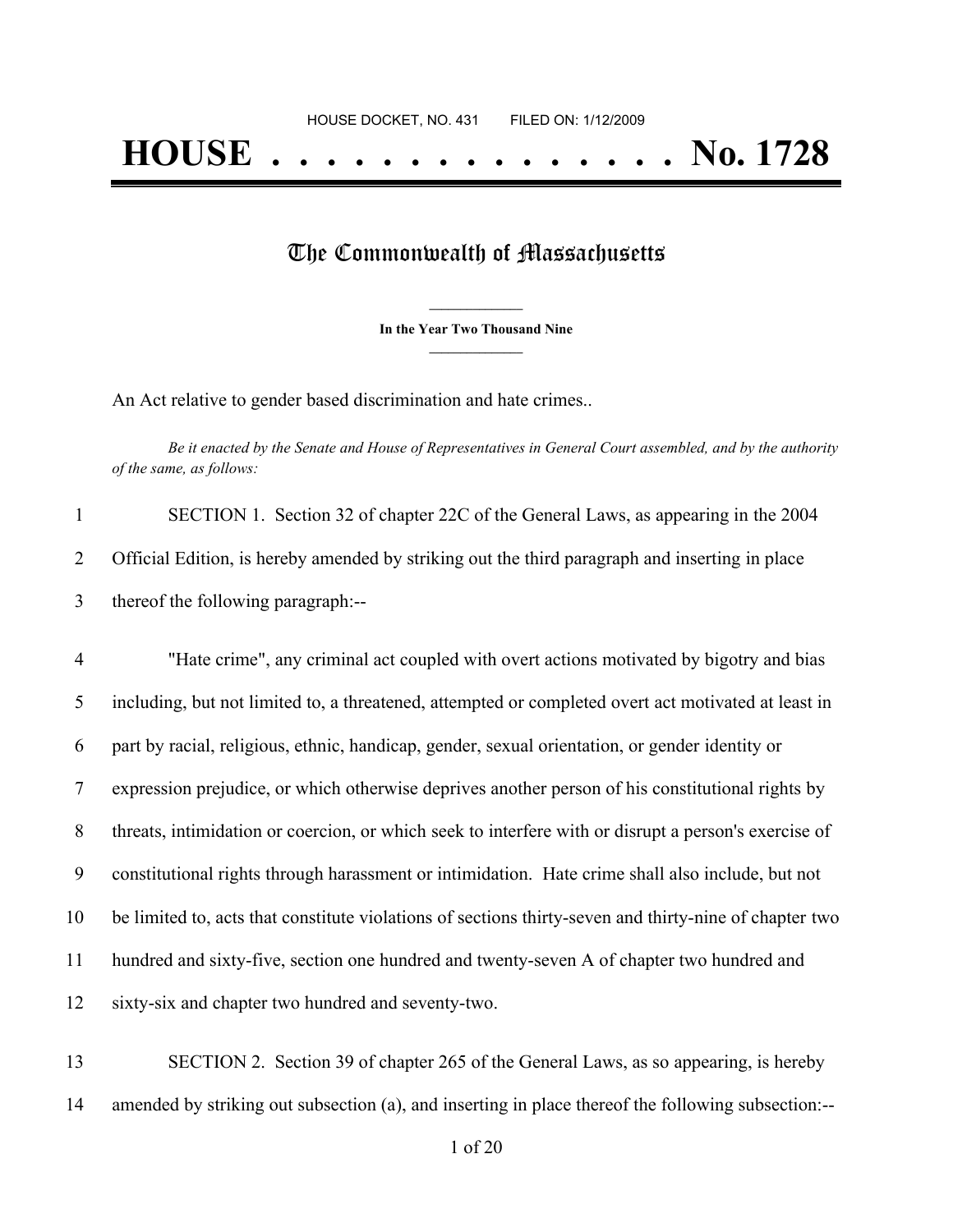(a) Whoever commits an assault or a battery upon a person or damages the real or personal property of a person with the intent to intimidate such person because of such person's race, color, religion, national origin, sexual orientation, or disability or gender identity or expression shall be punished by a fine of not more than five thousand dollars or by imprisonment in a house of correction for not more than two and one-half years, or by both such fine and imprisonment. The court may also order restitution to the victim in any amount up to three times the value of property damage sustained by the owners of such property. For the purposes of this section, the term "disability" shall have the same meaning as "handicap" as defined in subsection 17 of section one of chapter one hundred and fifty-one B; provided, however, that for purposes of this section, the term "disability" shall not include any condition primarily resulting from the use of alcohol or a controlled substance as defined in section one of chapter ninety-four C. For the purposes of this section, the term "gender identity or expression" shall have the same meaning as that term is defined in subsection 24 of section one of chapter one hundred and fifty-one B.

## SECTION 3. Section 89 of chapter 71 of the General Laws, as so appearing, is hereby amended by striking out subsection (f), and inserting in place thereof the following subsection:--

 (f) The board of education shall establish the information needed in an application for the approval of a charter school; provided, however, that said application shall include but not be limited to a description of: (1) the method for admission to a charter school; (2) the mission, purpose, innovation and specialized focus of the proposed charter school; (3) procedures for teacher evaluation and professional development for teachers and administrators; (4) the school governance and bylaws; (5) the financial plan for the operation of the school; (6) the educational program, instructional methodology and services to be offered to students; (7) the number and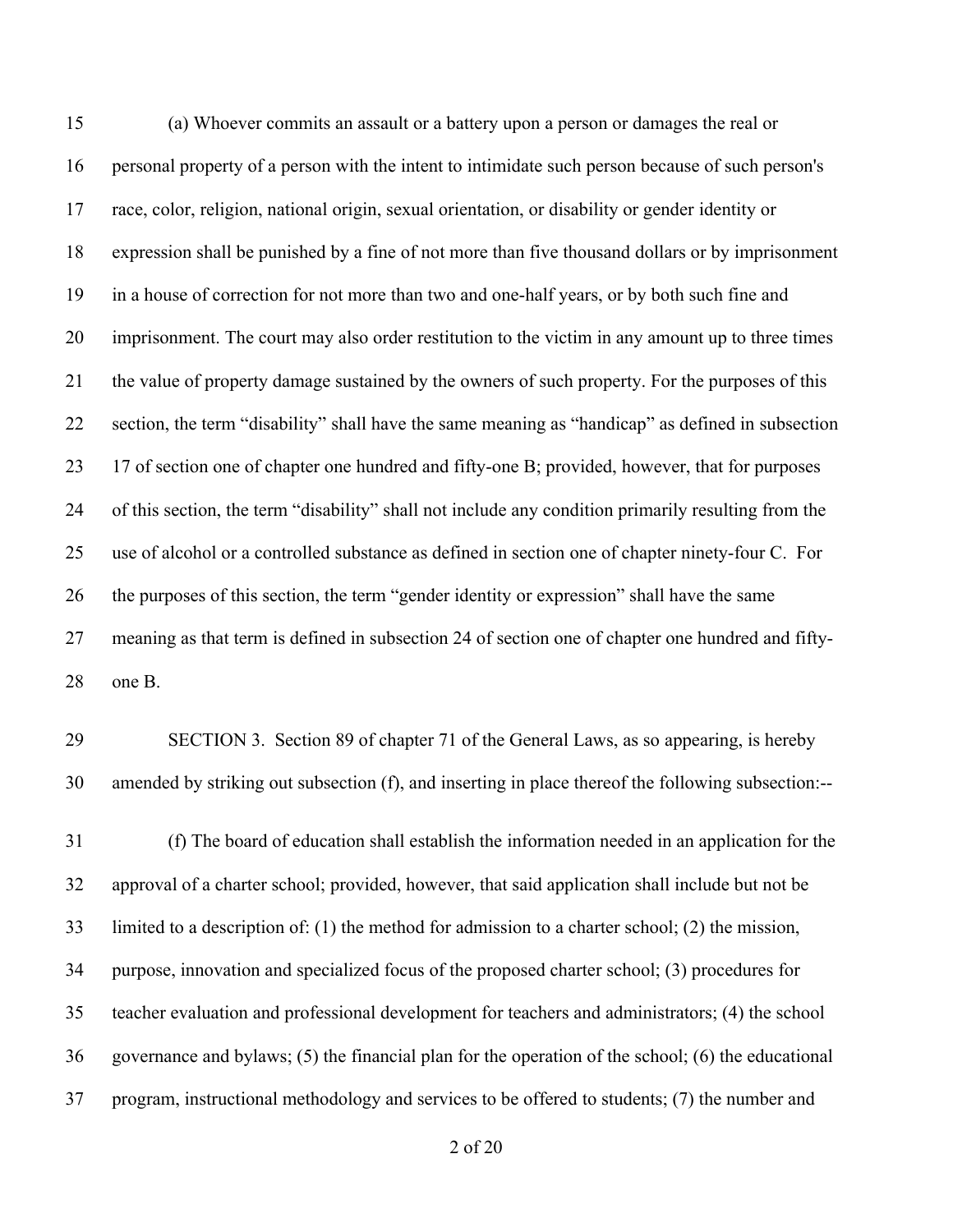qualifications of teachers and administrators to be employed; (8) the organization of the school in terms of ages of students or grades to be taught along with an estimate of the total enrollment of the school; (9) the provision of school facilities and pupil transportation; and (10) a statement of equal educational opportunity which shall state that charter schools shall be open to all students, on a space available basis, and shall not discriminate on the basis of race, color, national origin, creed, sex, gender identity or expression, ethnicity, sexual orientation, mental or physical disability, age, ancestry, athletic performance, special need, or proficiency in the English language, and academic achievement. In the case of a Horace Mann charter school, the application shall include a statement of the non-instructional services which will continue to be provided by the local school district. There shall be no application fee for admission to a charter school.

 SECTION 4. Said section 89 of said chapter 71 is hereby further amended by striking out subsection (l), as so appearing, and inserting in place thereof the following subsection:--

 (l) Charter schools shall be open to all students, on a space available basis, and shall not discriminate on the basis of race, color, national origin, creed, sex, gender identity or expression, ethnicity, sexual orientation, mental or physical disability, age, ancestry, athletic performance, special need, or proficiency in the English language or a foreign language, and academic achievement. Charter schools may limit enrollment to specific grade levels and may structure curriculum around particular areas of focus such as mathematics, science, or the arts.

 SECTION 5. Section 5 of chapter 76 of the General Laws, as so appearing, is hereby amended by striking out the last sentence and inserting in place thereof the following sentence:-- No person shall be excluded from or discriminated against in admission to a public school of any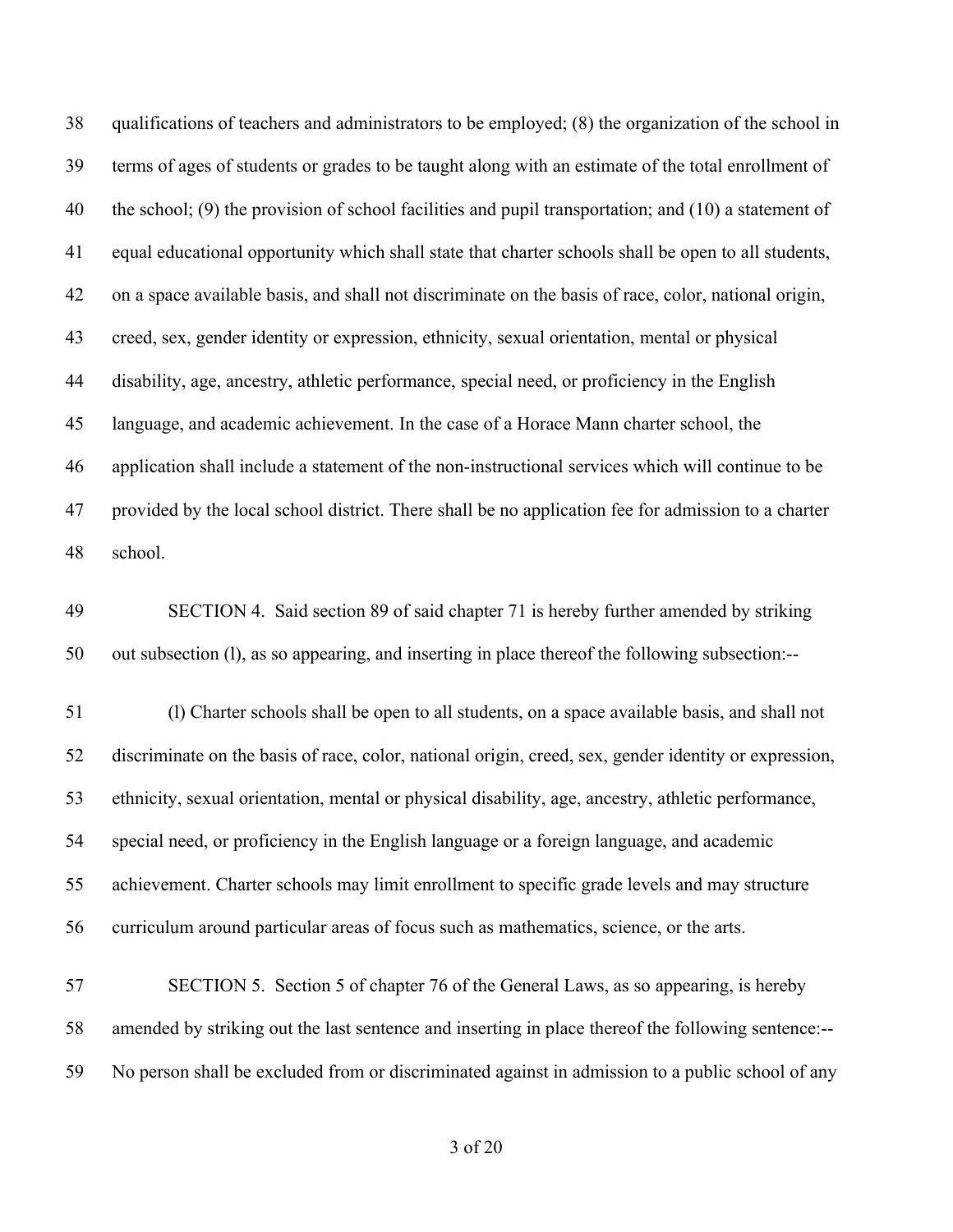town, or in obtaining the advantages, privileges and courses of study of such public school on account of race, color, sex, gender identity or expression, religion, national origin or sexual orientation.

 SECTION 6. Subsection (j) of section 12B of said chapter 76, as so appearing, is hereby amended by striking out the first sentence and inserting in place thereof the following sentence:-- (j) School committees may establish terms for accepting non-resident students; provided, however, that if the number of non-resident students applying for acceptance to said district exceeds the number of available seats, said school committee shall select students for admission on a random basis; provided, further, that said school committee shall conduct said random selection twice: one time prior to July first and one time prior to November first; provided, further, that no school committee shall discriminate in the admission of any child on the basis of race, color, religious creed, national origin, sex, gender identity or expression, age, sexual orientation, ancestry, athletic performance, physical handicap, special need or academic performance or proficiency in the English language. SECTION 7. Section 1 of chapter 151B of the General Laws, as so appearing, is hereby amended by inserting after subsection 23 the following subsection:-- 24. The term "gender identity or expression" shall mean a gender-related identity, appearance, expression, or behavior of an individual, regardless of the individual's assigned sex at birth. SECTION 8. Subsection 6 of section 3 of chapter 151B of the General Laws, as so

 appearing, is hereby further amended by striking out the first sentence and inserting in place thereof the following sentence:-- To receive, investigate and pass upon complaints of unlawful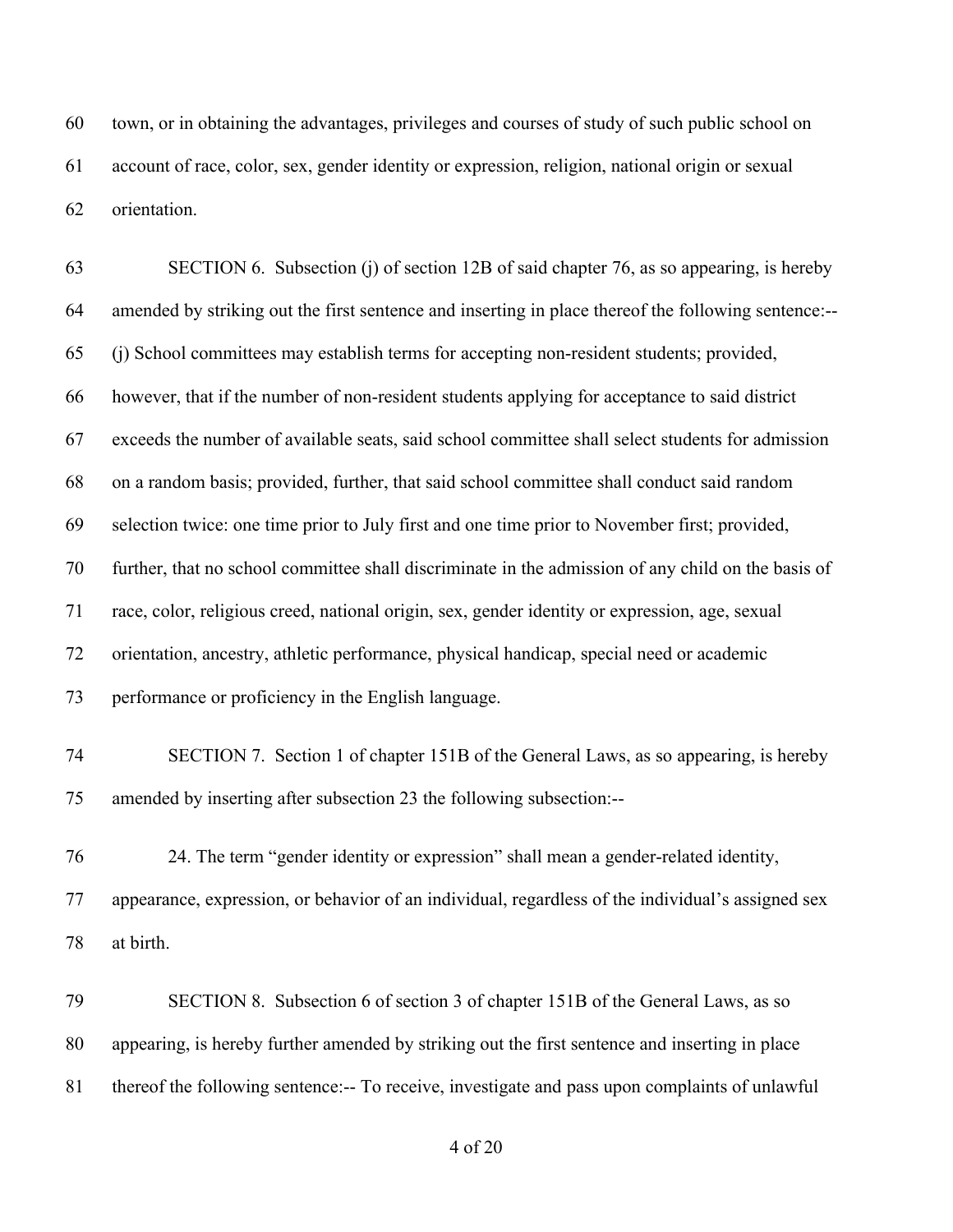practices, as hereinafter defined, alleging discrimination because of the race, color, religious creed, national origin, sex, gender identity or expression, sexual orientation, which shall not include persons whose sexual orientation involves minor children as the sex object, age, ancestry or handicap of any person alleging to be a qualified handicapped person.

 SECTION 9. Said section 3 of said chapter 151B, as so appearing, is hereby further amended by striking out the third sentence of subsection 8 and inserting in place thereof the following sentence:-- To the extent reasonably possible the members of each board shall include representatives of owners and brokers of residential property; major lending and credit institutions; major private employers; a local personnel or civil service administrator; local post- secondary educational institutions; local labor organizations; minority racial, ethnic and linguistic groups; women; people of diverse gender identities or expressions; elderly and handicapped persons; and recipients of public assistance.

 SECTION 10. Said section 3 of said chapter 151B, as so appearing, is hereby further amended by striking out subsection 9 and inserting in place thereof the following subsection:--

 9. To issue such publication and such results of investigations and research as in its judgment will tend to promote good will and minimize or eliminate discrimination because of the race, color, religious creed, national origin, sex, gender identity or expression, sexual orientation, which shall not include persons whose sexual orientation involves minor children as the sex object, age, genetic information or ancestry.

 SECTION 11. Section 4 of said chapter 151B is hereby amended by striking out subsection 1, as so appearing, and inserting in place thereof the following subsection:--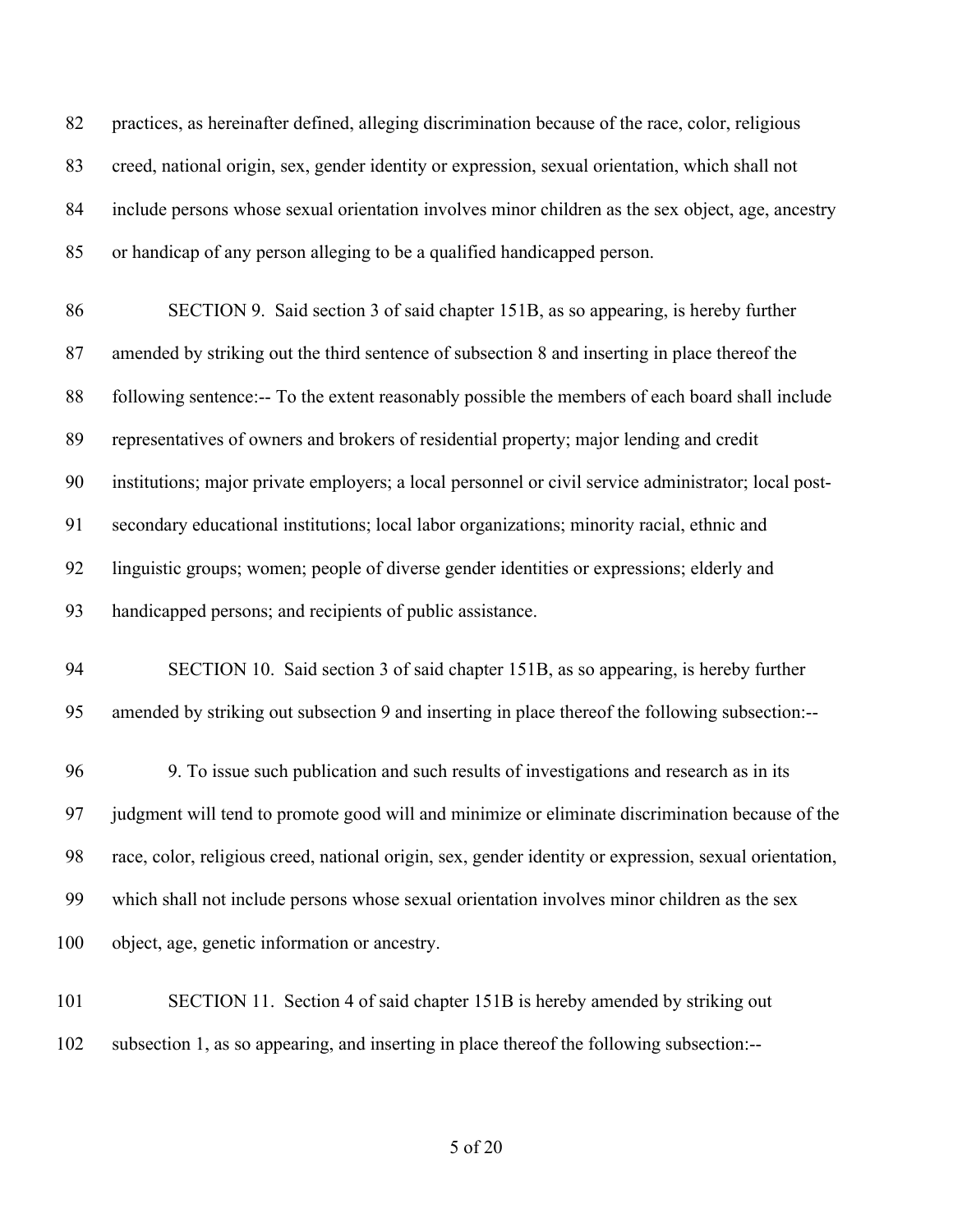1. For an employer, by himself or his agent, because of the race, color, religious creed, national origin, sex, gender identity or expression, sexual orientation, which shall not include persons whose sexual orientation involves minor children as the sex object, genetic information, or ancestry of any individual to refuse to hire or employ or to bar or to discharge from employment such individual or to discriminate against such individual in compensation or in terms, conditions or privileges of employment, unless based upon a bona fide occupational qualification.

 SECTION 12. Said section 4 of said chapter 151B is hereby further amended by striking out subsection 2, as so appearing, and inserting in place thereof the following subsection:--

 2. For a labor organization, because of the race, color, religious creed, national origin, sex, gender identity or expression, sexual orientation, which shall not include persons whose sexual orientation involves minor children as the sex object, age, genetic information, or ancestry of any individual, or because of the handicap of any person alleging to be a qualified handicapped person, to exclude from full membership rights or to expel from its membership such individual or to discriminate in any way against any of its members or against any employer or any individual employed by an employer unless based upon a bona fide occupational qualification.

 SECTION 13. Said section 4 of said chapter 151B is hereby further amended by striking out subsection 3, as so appearing, and inserting in place thereof the following subsection:--

122 3. For any employer or employment agency to print or circulate or cause to be printed or circulated any statement, advertisement or publication, or to use any form of application for employment or to make any inquiry or record in connection with employment, which expresses,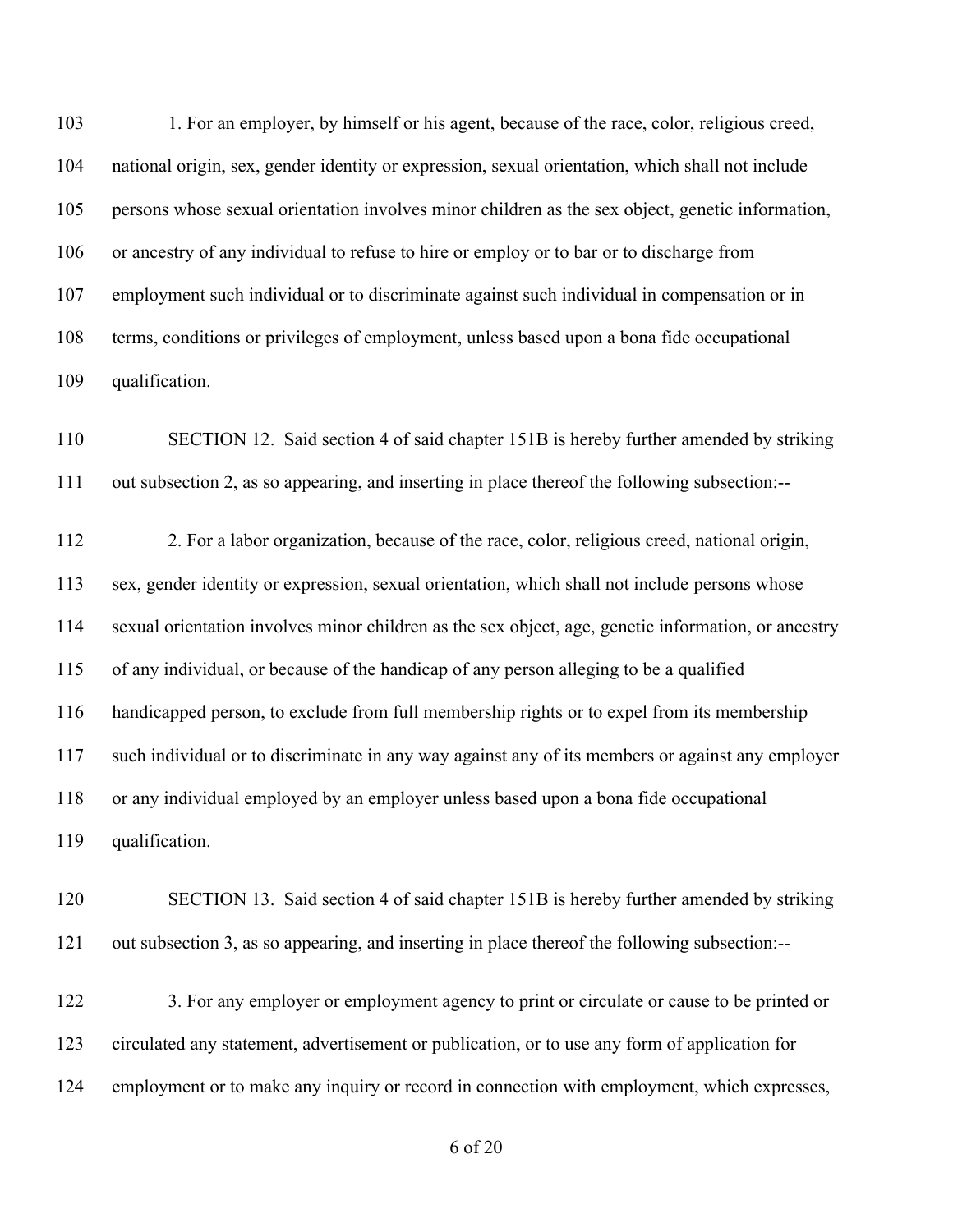directly or indirectly, any limitation, specification or discrimination as to the race, color, religious creed, national origin, sex, gender identity or expression, sexual orientation, which shall not include persons whose sexual orientation involves minor children as the sex object, age, genetic information or ancestry, or the handicap of a qualified handicapped person or any intent to make any such limitation, specification or discrimination, or to discriminate in any way on the ground of race, color, religious creed, national origin, sex, gender identity or expression, sexual orientation, age, genetic information, ancestry or the handicap of a qualified handicapped person, unless based upon a bona fide occupational qualification.

 SECTION 14. Said section 4 of said chapter 151B is hereby further amended by striking out subsection 3A, as so appearing, and inserting in place thereof the following subsection:--

 3A. For any person engaged in the insurance or bonding business, or his agent, to make any inquiry or record of any person seeking a bond or surety bond conditioned upon faithful performance of his duties or to use any form of application in connection with the furnishing of such bond, which seeks information relative to the race, color, religious creed, national origin, sex, gender identity or expression, sexual orientation, which shall not include persons whose sexual orientation involves minor children as the sex object, genetic information, or ancestry of the person to be bonded.

 SECTION 15. Subsection 3B of said section 4 of said chapter 151B, as so appearing, is hereby amended by inserting after the word "sex", in line 103, the words:-- , gender identity or expression.

 SECTION 16. Said section 4 of said chapter 151B is hereby further amended by striking out subsection 3C, as so appearing, and inserting in place thereof the following subsection:--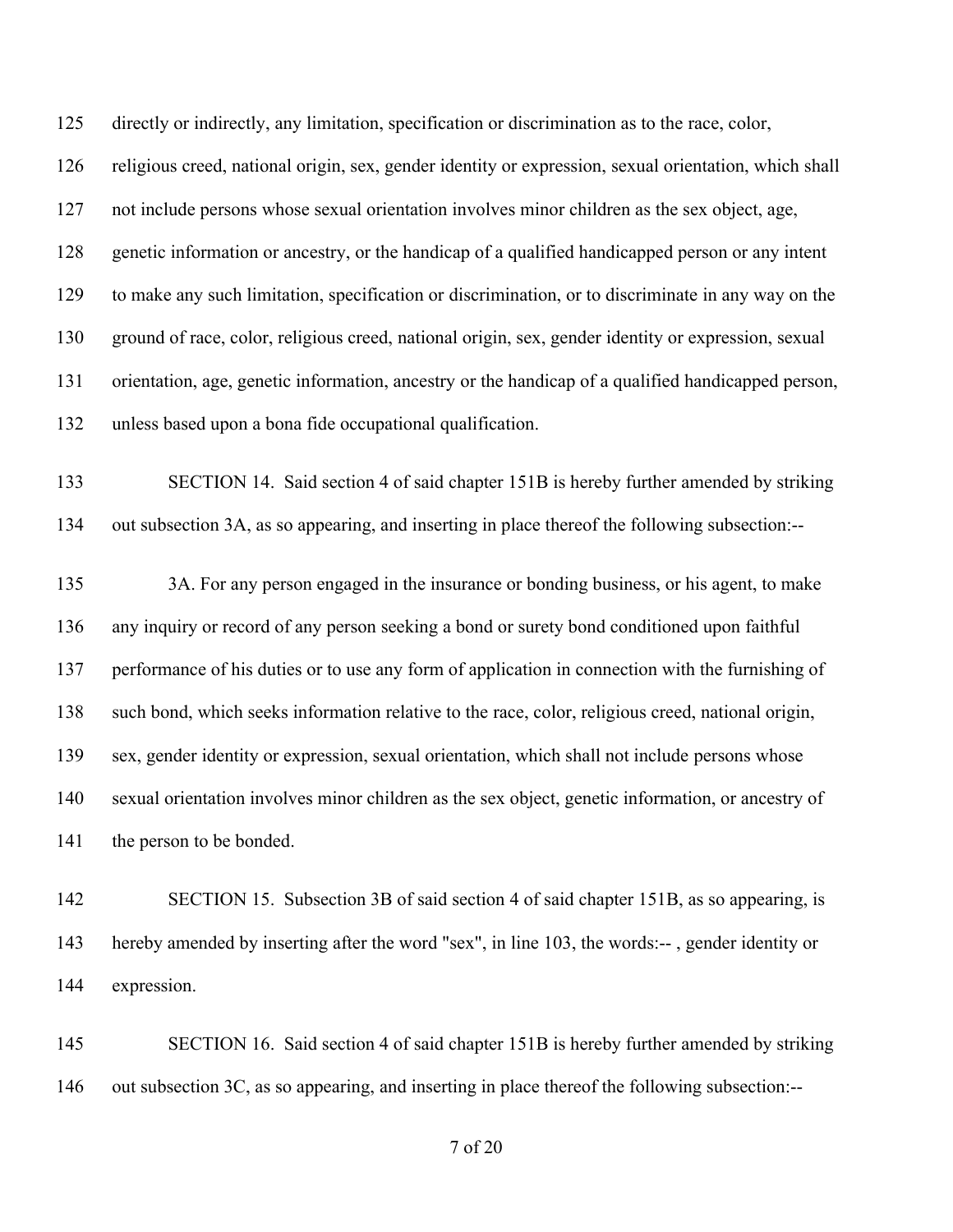147 3C. For any person to deny another person access to, or membership or participation in, a multiple listing service, real estate brokers' organization, or other service, organization, or facility relating to the business of selling or renting dwellings, or to discriminate against such person in the terms or conditions of such access, membership, or participation, on account of race, color, religion, sex, gender identity or expression, sexual orientation which shall not include persons whose sexual orientation involves minor children as the sex object, children, national origin, genetic information, ancestry, age, or handicap.

 SECTION 17. Said section 4 of said chapter 151B is hereby further amended by striking out the first paragraph of subsection 6, as so appearing, and inserting in place thereof the following paragraph:--

 6. For the owner, lessee, sublessee, licensed real estate broker, assignee or managing agent of publicly assisted or multiple dwelling or contiguously located housing accommodations or other person having the right of ownership or possession or right to rent or lease, or sell or negotiate for the sale of such accommodations, or any agent or employee of such a person, or any organization of unit owners in a condominium or housing cooperative: (a) to refuse to rent or lease or sell or negotiate for sale or otherwise to deny to or withhold from any person or group of persons such accommodations because of the race, religious creed, color, national origin, sex, gender identity or expression, sexual orientation, which shall not include persons whose sexual orientation involves minor children as the sex object, age, genetic information, ancestry, or marital status of such person or persons or because such person is a veteran or member of the armed forces, or because such person is blind, or hearing impaired or has any other handicap; (b) to discriminate against any person because of his race, religious creed, color, national origin, sex, gender identity or expression, sexual orientation, which shall not include persons whose sexual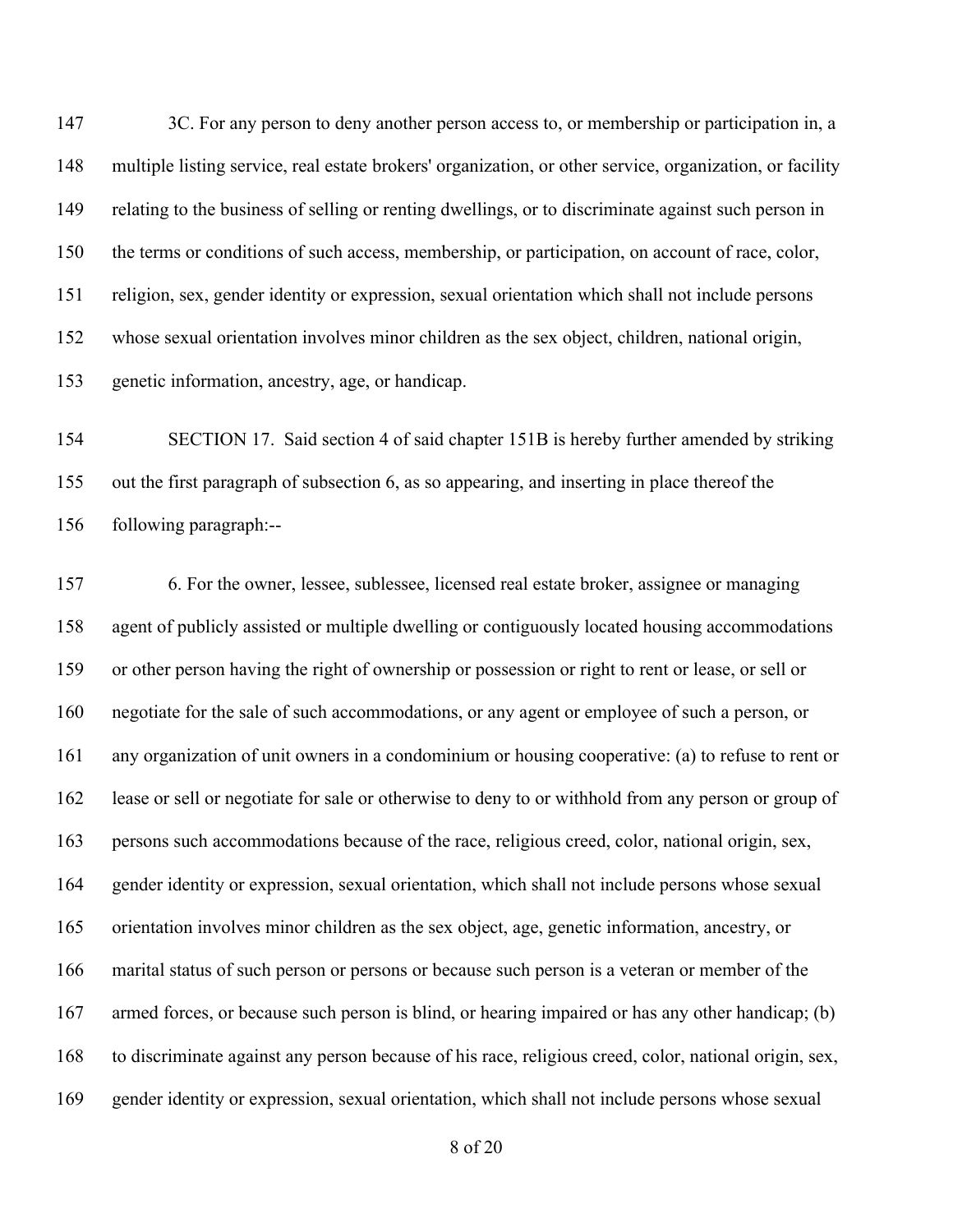orientation involves minor children as the sex object, age, ancestry, or marital status or because such person is a veteran or member of the armed forces, or because such person is blind, or hearing impaired or has any other handicap in the terms, conditions or privileges of such accommodations or the acquisitions thereof, or in the furnishings of facilities and services in connection therewith, or because such a person possesses a trained dog guide as a consequence of blindness, or hearing impairment; (c) to cause to be made any written or oral inquiry or record concerning the race, religious creed, color, national origin, sex, gender identity or expression, sexual orientation, which shall not include persons whose sexual orientation involves minor children as the sex object, age, genetic information, ancestry or marital status of the person 179 seeking to rent or lease or buy any such accommodation, or concerning the fact that such person is a veteran or a member of the armed forces or because such person is blind or hearing impaired or has any other handicap. The word "age" as used in this subsection shall not apply to persons who are minors nor to residency in state-aided or federally-aided housing developments for the elderly nor to residency in housing developments assisted under the federal low income housing tax credit and intended for use as housing for persons 55 years of age or over or 62 years of age or over, nor to residency in communities consisting of either a structure or structures constructed expressly for use as housing for persons 55 years of age or over or 62 years of age or over if the housing owner or manager register biennially with the department of housing and community development. For the purpose of this subsection, housing intended for occupancy by persons fifty-five or over and sixty-two or over shall comply with the provisions set forth in 42 USC 3601 et seq.

 SECTION 18. Said section 4 of said chapter 151B is hereby further amended by striking out subsection 7, as so appearing, and inserting in place thereof the following subsection:--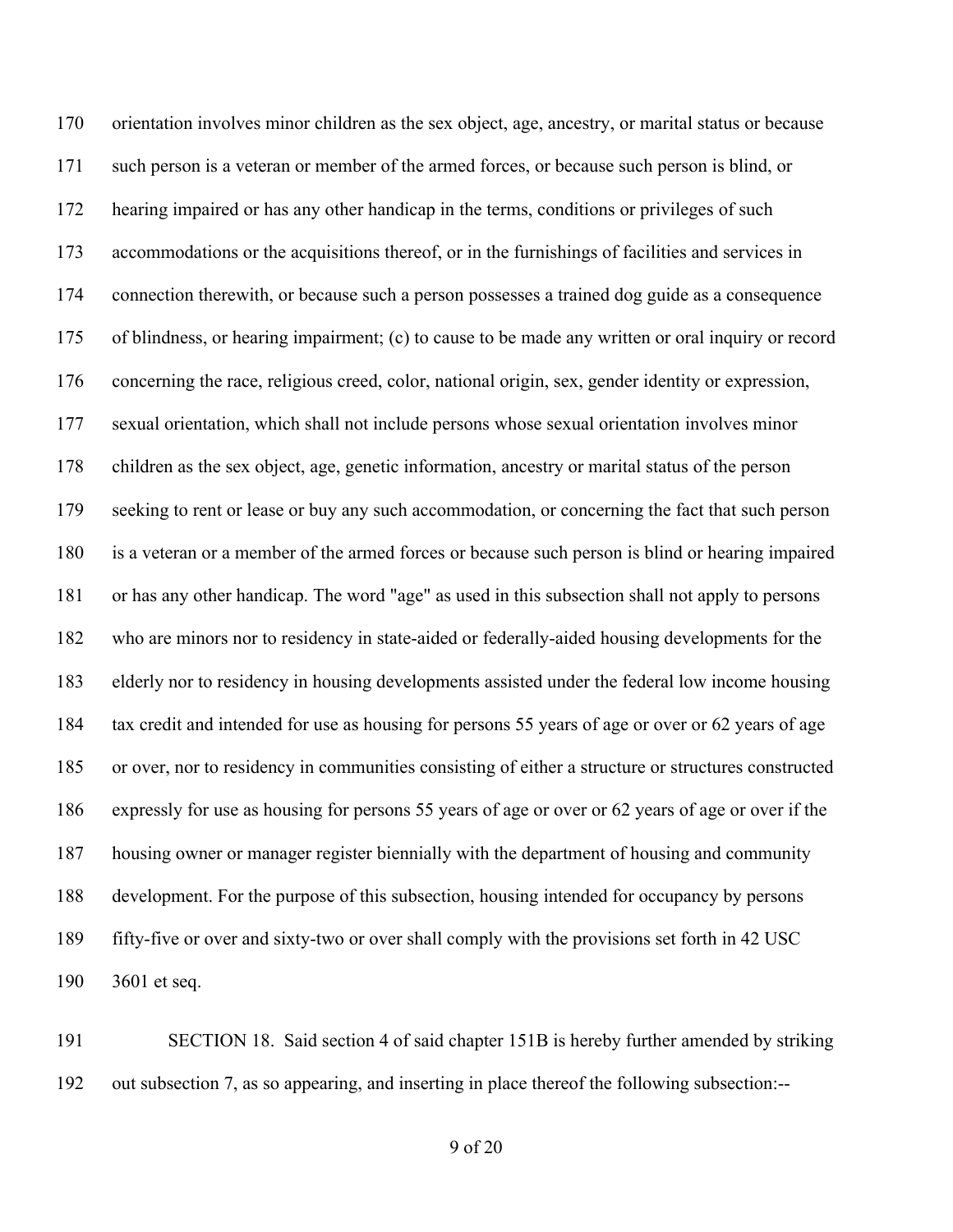7. For the owner, lessee, sublessee, real estate broker, assignee or managing agent of other covered housing accommodations or of land intended for the erection of any housing accommodation included under subsection 10, 11, 12, or 13 of section one, or other person having the right of ownership or possession or right to rent or lease or sell, or negotiate for the sale or lease of such land or accommodations, or any agent or employee of such a person or any organization of unit owners in a condominium or housing cooperative: (a) to refuse to rent or lease or sell or negotiate for sale or lease or otherwise to deny or withhold from any person or group of persons such accommodations or land because of race, color, religious creed, national origin, sex, gender identity or expression, sexual orientation, which shall not include persons whose sexual orientation involves minor children as the sex object, age, genetic information, ancestry, or marital status, veteran status or membership in the armed forces, blindness, hearing impairment, or because such person possesses a trained dog guide as a consequence of blindness or hearing impairment or other handicap of such person or persons; (b) to discriminate against any person because of his race, color, religious creed, national origin, sex, gender identity or expression, sexual orientation, which shall not include persons whose sexual orientation involves minor children as the sex object, age, genetic information, ancestry, or marital status, veteran status or membership in the armed services, blindness, or hearing impairment or other handicap, or because such person possesses a trained dog guide as a consequence of blindness or hearing impairment in the terms, conditions or privileges of such accommodations or land or the acquisition thereof, or in the furnishing of facilities and services in the connection therewith or (c) to cause to be made any written or oral inquiry or record concerning the race, color, religious creed, national origin, sex, gender identity or expression, sexual orientation, which shall not include persons whose sexual orientation involves minor children as the sex object, age, genetic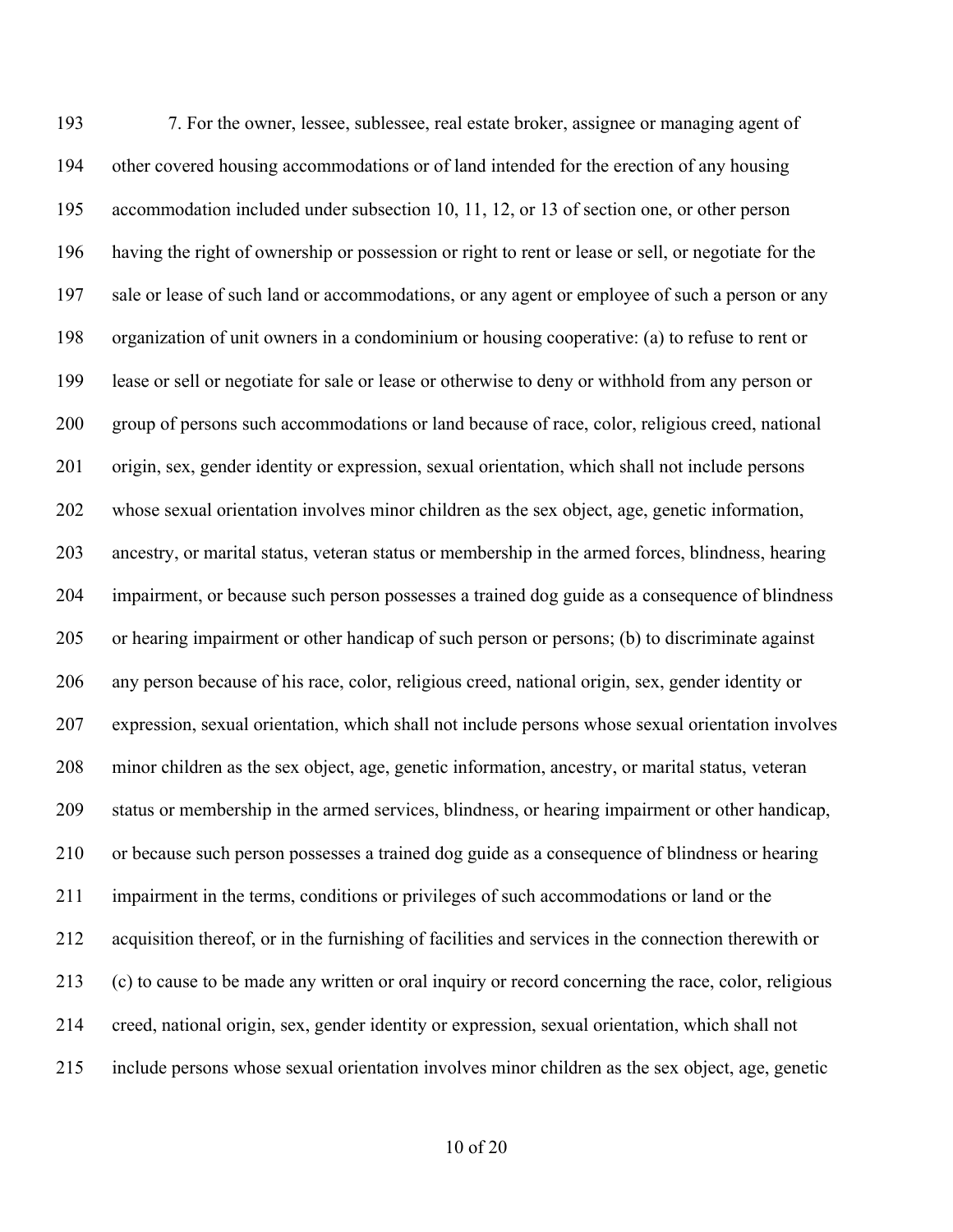information, ancestry, marital status, veteran status or membership in the armed services, blindness, hearing impairment or other handicap or because such person possesses a trained dog guide as a consequence of blindness or hearing impairment, of the person seeking to rent or lease or buy any such accommodation or land; provided, however, that this subsection shall not apply to the leasing of a single apartment or flat in a two family dwelling, the other occupancy unit of which is occupied by the owner as his residence. The word "age" as used in this subsection shall not apply to persons who are minors nor to residency in state-aided or federally-aided housing developments for the elderly nor to residency in housing developments assisted under the federal low income housing tax credit and intended for use as housing for persons 55 years of age or over or 62 years of age or over, nor to residency in communities consisting of either a structure or structures constructed expressly for use as housing for persons 55 years of age or over or 62 years of age or over if the housing owner or manager register biennially with the department of housing and community development. For the purpose of this subsection, housing intended for occupancy by persons fifty-five or over and sixty-two or over shall comply with the provisions set forth in 42 USC 3601 et seq.

 SECTION 19. Said section 4 of said chapter 151B, as so appearing, is hereby further amended by striking out subsection 7B and inserting in place thereof the following subsection:--

 7B. For any person to make print, or publish, or cause to be made, printed, or published any notice, statement or advertisement, with respect to the sale or rental of multiple dwelling, contiguously located, publicly assisted or other covered housing accommodations that indicates any preference, limitation, or discrimination based on race, color, religion, sex, gender identity or expression, sexual orientation which shall not include persons whose sexual orientation involves minor children as the sex object, national origin, genetic information, ancestry, children, marital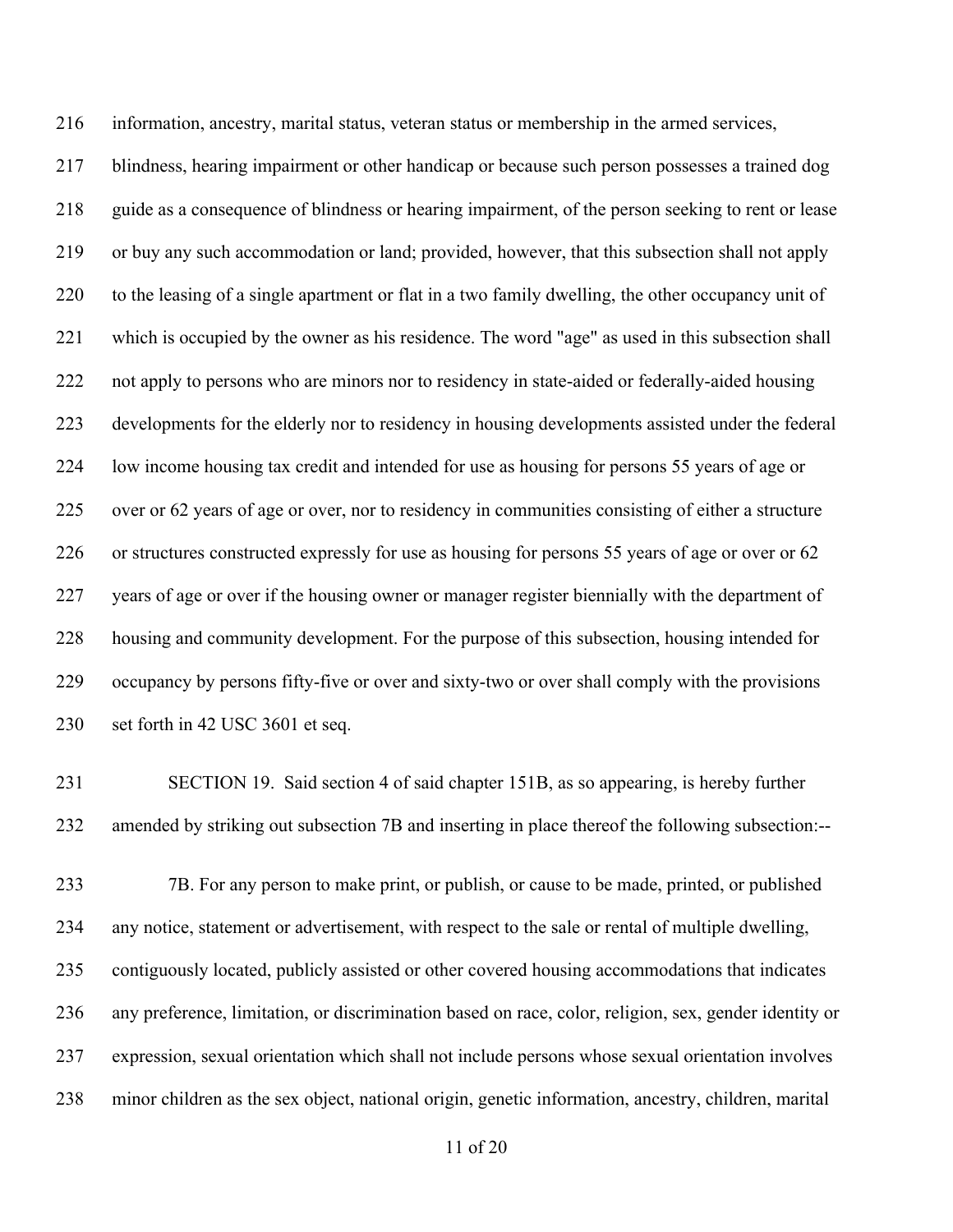status, public assistance recipiency, or handicap or an intention to make any such preference, limitation or discrimination except where otherwise legally permitted.

 SECTION 20. Said section 4 of said chapter 151B, as so appearing, is hereby further amended by striking out subsection 8 and inserting in place thereof the following subsection:--

 8. For the owner, lessee, sublessee, or managing agent of, or other person having the right of ownership or possession of or the right to sell, rent or lease, commercial space: (1) To refuse to sell, rent, lease or otherwise deny to or withhold from any person or group of persons such commercial space because of race, color, religious creed, national origin, sex, gender identity or expression, sexual orientation, which shall not include persons whose sexual orientation involves minor children as the sex object, age, genetic information, ancestry handicap or marital status of such person or persons. (2) To discriminate against any person because of his race, color, religious creed, national origin, sex, gender identity or expression, sexual orientation, which shall not include persons whose sexual orientation involves minor children as the sex object, age, genetic information, ancestry, handicap or marital status in the terms, conditions or privileges of the sale, rental or lease of any such commercial space or in the furnishing of facilities or services in connection therewith. (3) To cause to be made any written or oral inquiry or record concerning the race, color, religious creed, national origin, sex, gender identity or expression, sexual orientation, which shall not include persons whose sexual orientation involves minor children as the sex object, age, genetic information, ancestry, handicap or marital status of a person seeking to rent or lease or buy any such commercial space. The word "age" as used in this subsection shall not apply to persons who are minors, nor to residency in state-aided or federally-aided housing developments for the elderly nor to residency in self-contained retirement communities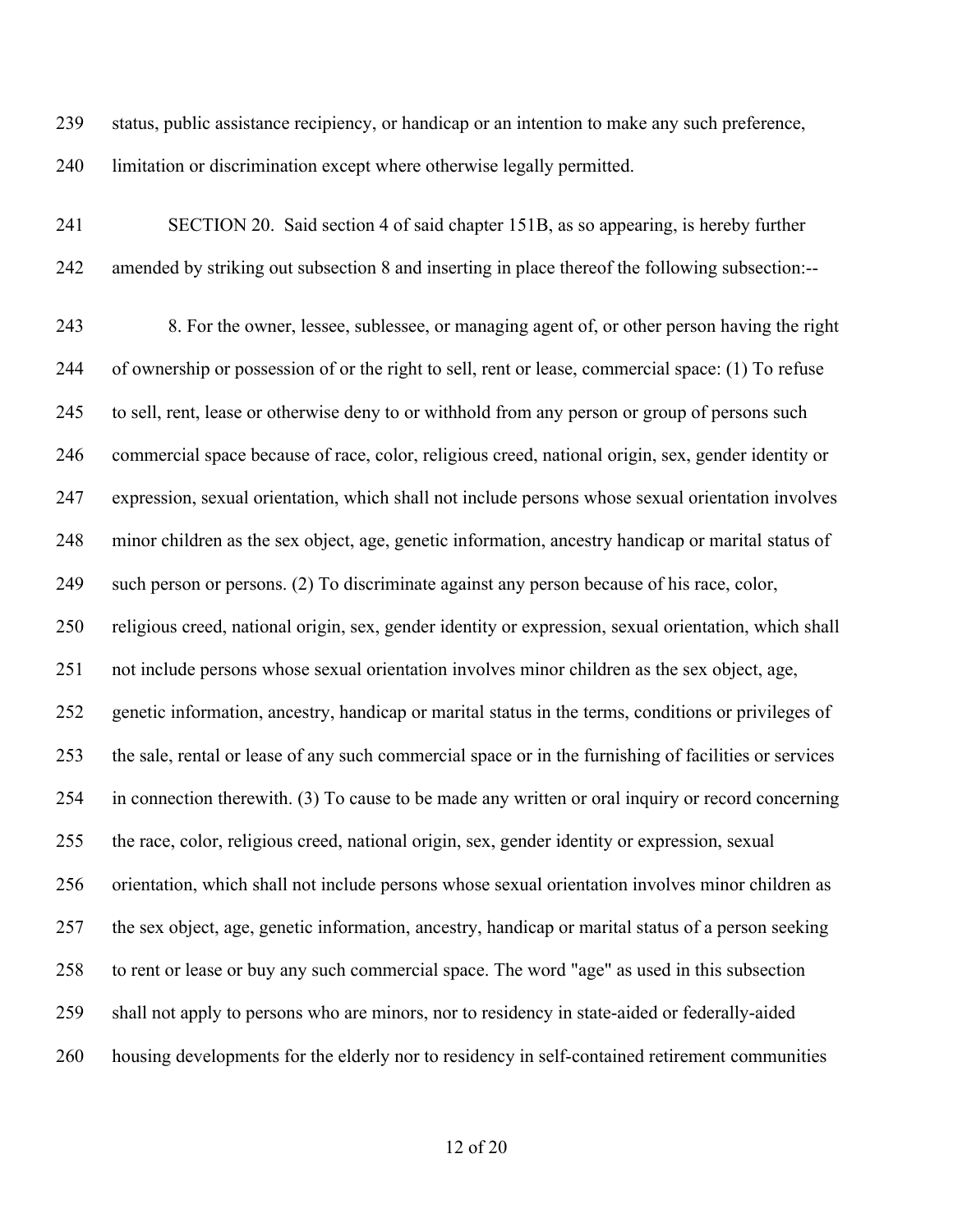constructed expressly for use by the elderly and which are at least twenty acres in size and have a minimum age requirement for residency of at least fifty-five years.

 SECTION 21. Said section 4 of said chapter 151B, as so appearing, is hereby further amended by striking out subsection 13 and inserting in place thereof the following subsection:--

 13. For any person to directly or indirectly induce, attempt to induce, prevent, or attempt to prevent the sale, purchase, or rental of any dwelling or dwellings by:

 (a) implicit or explicit representations regarding the entry or prospective entry into the neighborhood of a person or persons of a particular age, race, color, religion, sex, gender identity or expression, national or ethnic origin, or economic level or a handicapped person, or a person having a child, or implicit or explicit representations regarding the effects or consequences of any such entry or prospective entry;

 (b) unrequested contact or communication with any person or persons, initiated by any means, for the purpose of so inducing or attempting to induce the sale, purchase, or rental of any dwelling or dwellings when he knew or, in the exercise of reasonable care, should have known that such unrequested solicitation would reasonably be associated by the persons solicited with the entry into the neighborhood of a person or persons of a particular age, race, color, religion, sex, gender identity or expression, national or ethnic origin, or economic level or a handicapped person, or a person having a child;

 (c) implicit or explicit false representations regarding the availability of suitable housing within a particular neighborhood or area, or failure to disclose or offer to show all properties listed or held for sale or rent within a requested price or rental range, regardless of location; or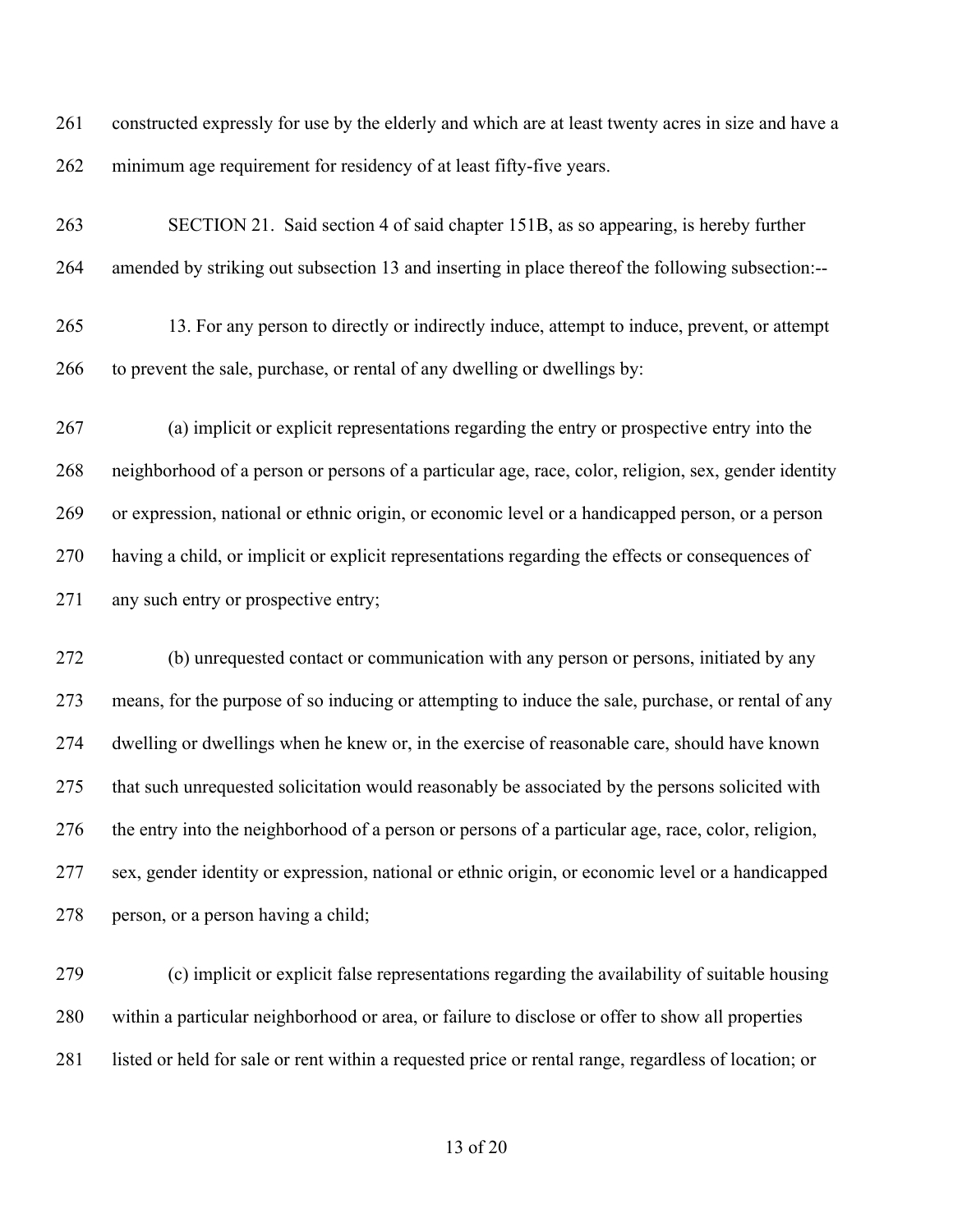(d) false representations regarding the listing, prospective listing, sale, or prospective sale of any dwelling.

 SECTION 22. Subsection 14 of said section 4 of said chapter 151B, as so appearing, is hereby amended by inserting after the word "sex", in line 492, the words:-- , gender identity or expression.

 SECTION 23. Subsection 18 of said section 4 of said chapter 151B, as so appearing, is hereby amended by striking out the last sentence and inserting in place thereof the following sentence:-- Nothing contained in this chapter or in any rule or regulation issued by the commission shall be interpreted as requiring any employer, employment agency or labor organization to grant preferential treatment to any individual or to any group because of the race, color, religious creed, national origin, sex, gender identity or expression, sexual orientation, which shall not include persons whose sexual orientation involves minor children as the sex object, age, genetic information or ancestry of such individual or group because of imbalance which may exist between the total number or percentage of persons employed by any employer, referred or classified for employment by any employment agency or labor organization, admitted to membership or classified by any labor organization or admitted to or employed in, any apprenticeship or other training program, and the total number or percentage of persons of such race, color, religious creed, national origin, sex, gender identity or expression, sexual orientation, which shall not include persons whose sexual orientation involves minor children as the sex object, age, genetic information or ancestry in the commonwealth or in any community, section or other area therein, or in the available work force in the commonwealth or in any of its political subdivisions.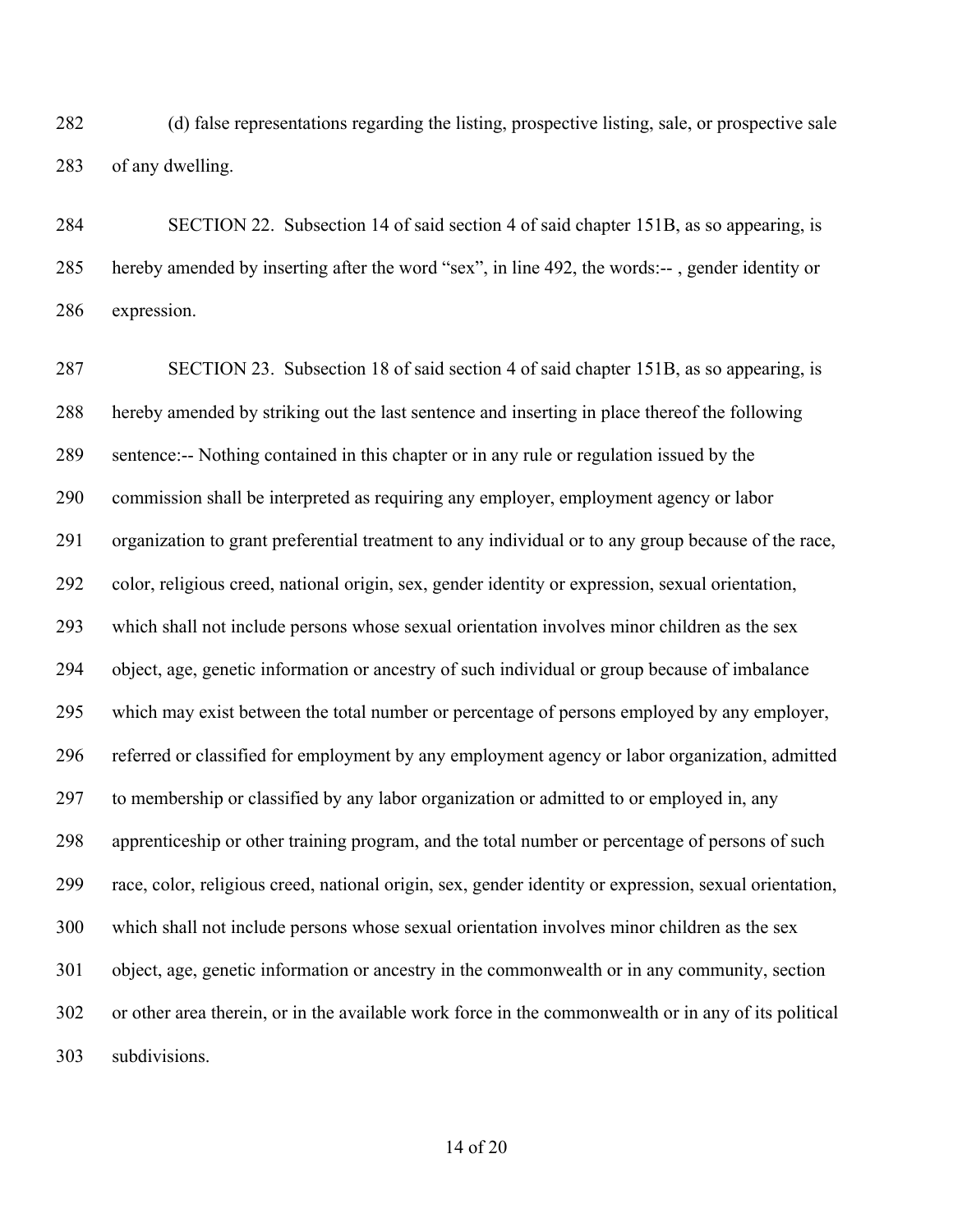SECTION 24. Section 92A of chapter 272 of the General Laws, as so appearing, is hereby amended by striking out the first paragraph and inserting in place thereof the following paragraph:--

 No owner, lessee, proprietor, manager, superintendent, agent or employee of any place of public accommodation, resort or amusement shall, directly or indirectly, by himself or another, publish, issue, circulate, distribute or display, or cause to be published, issued, circulated, distributed or displayed, in any way, any advertisement, circular, folder, book, pamphlet, written or painted or printed notice or sign, of any kind or description, intended to discriminate against or actually discriminating against persons of any religious sect, creed, class, race, color, denomination, sex, gender identity or expression, sexual orientation, which shall not include persons whose sexual orientation involves minor children as the sex object, nationality, or because of deafness or blindness, or any physical or mental disability, in the full enjoyment of the accommodations, advantages, facilities or privileges offered to the general public by such places of public accommodation, resort or amusement.

 SECTION 25. Said section 92A of said chapter 272, as so appearing, is hereby further amended by striking out the second paragraph and inserting in place thereof the following paragraph:--

 A place of public accommodation, resort or amusement within the meaning hereof shall be defined as and shall be deemed to include any place, whether licensed or unlicensed, which is open to and accepts or solicits the patronage of the general public and, without limiting the generality of this definition, whether or not it be (1) an inn, tavern, hotel, shelter, roadhouse, motel, trailer camp or resort for transient or permanent guests or patrons seeking housing or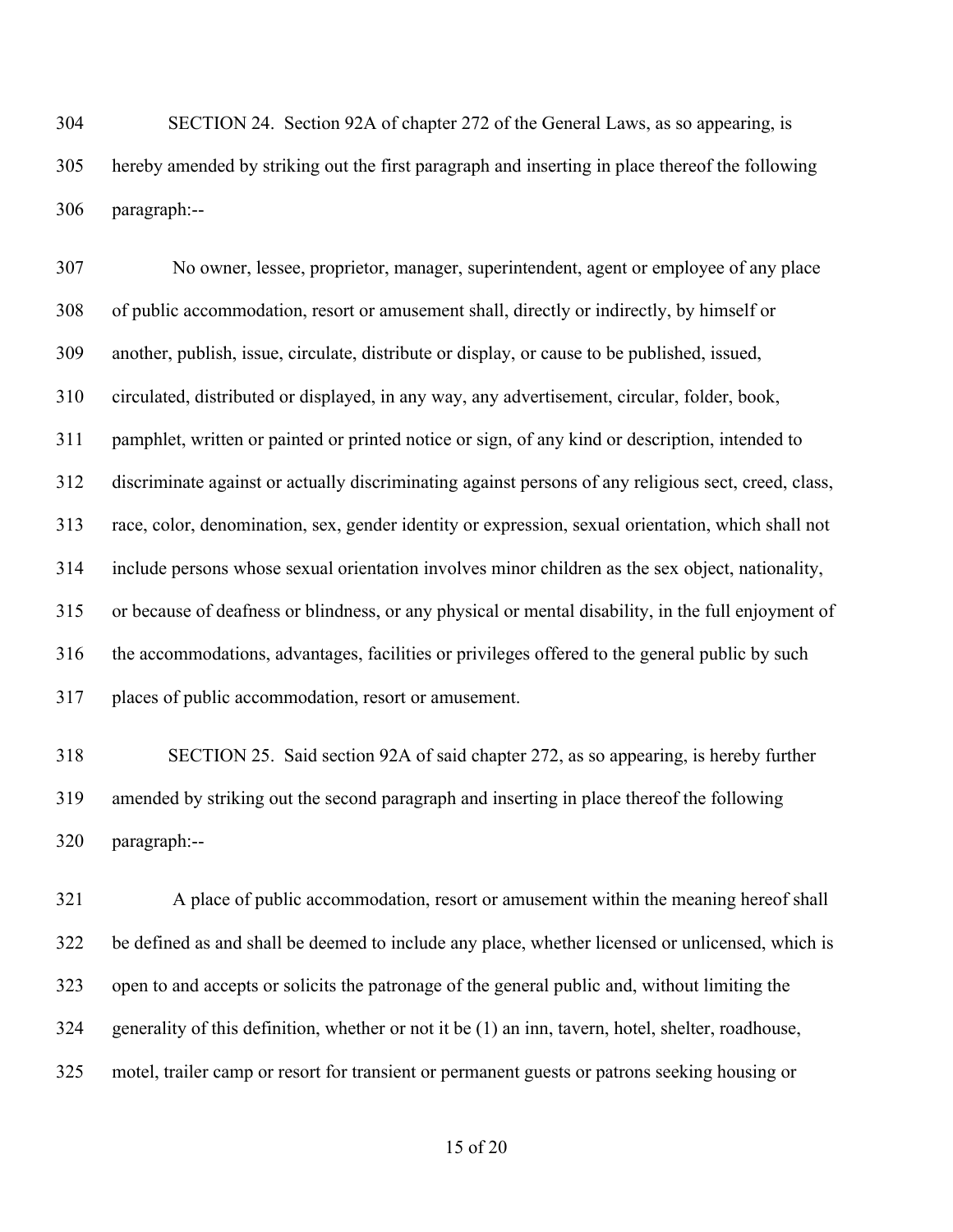lodging, food, drink, entertainment, health, recreation or rest; (2) a carrier, conveyance or elevator for the transportation of persons, whether operated on land, water or in the air, and the stations, terminals and facilities appurtenant thereto; (3) a gas station, garage, retail store or establishment, including those dispensing personal services; (4) a restaurant, bar or eating place, where food, beverages, confections or their derivatives are sold for consumption on or off the premises; (5) a rest room, barber shop, beauty parlor, bathhouse, seashore facilities or swimming pool, except such rest room, bathhouse or seashore facility as may be segregated on the basis of sex; (6) a boardwalk or other public highway; (7) an auditorium, theatre, music hall, meeting place or hall, including the common halls of buildings; (8) a place of public amusement, recreation, sport, exercise or entertainment; (9) a public library, museum or planetarium; or (10) a hospital, dispensary or clinic operating for profit; provided, however, that with regard to the prohibition on sex discrimination, this section shall not apply to a place of exercise for the exclusive use of persons of the same sex which is a bona fide fitness facility established for the sole purpose of promoting and maintaining physical and mental health through physical exercise and instruction, if such facility does not receive funds from a government source, nor to any corporation or entity authorized, created or chartered by federal law for the express purpose of promoting the health, social, educational vocational, and character development of a single sex; provided, further, that with regard to the prohibition of sex discrimination, those establishments which rent rooms on a temporary or permanent basis for the exclusive use of persons of the same sex shall not be considered places of public accommodation and shall not apply to any other part of such an establishment. The exceptions to the prohibitions of sex discrimination stated herein shall only apply to the extent such places of public accommodation, resort or amusement allow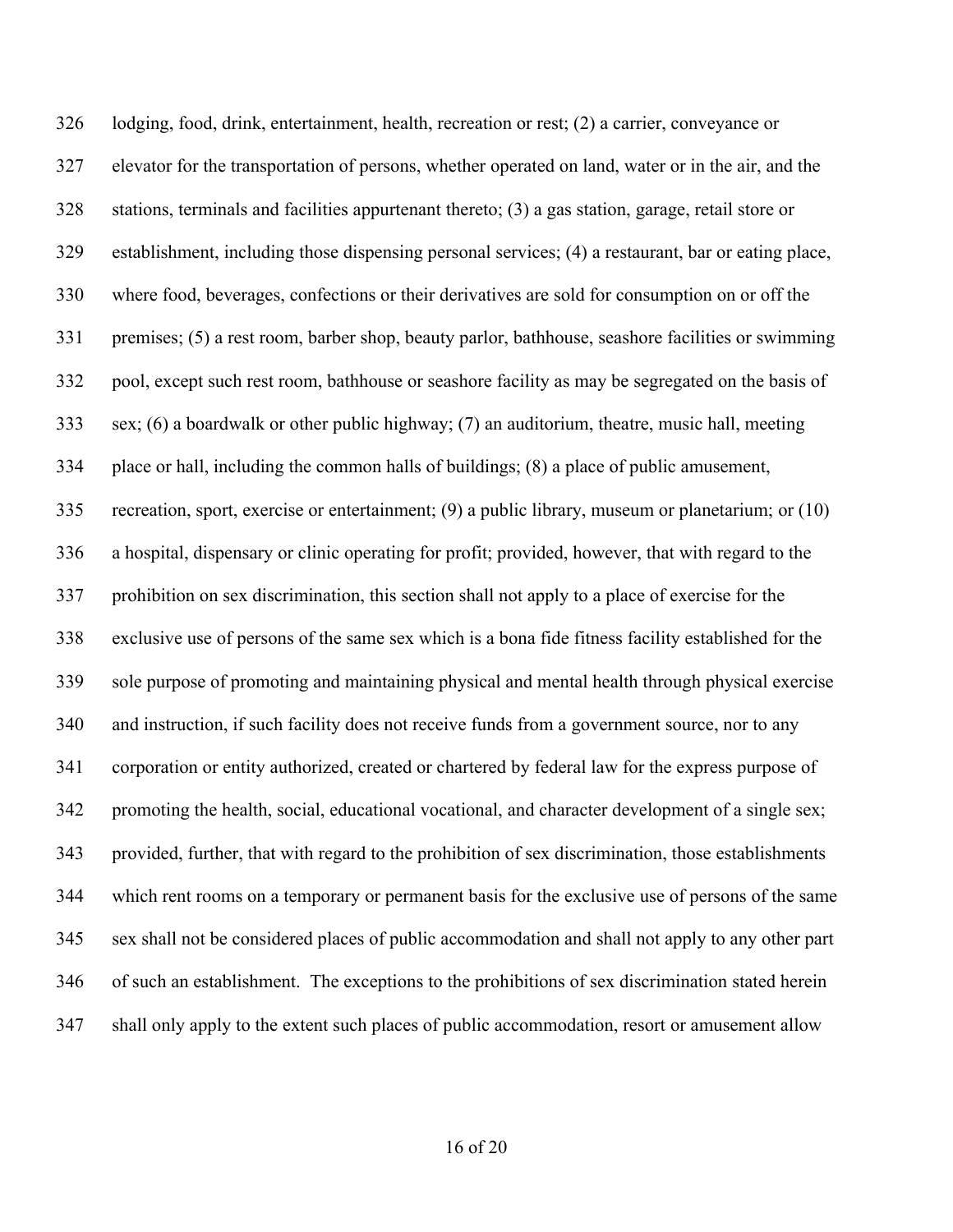persons the full enjoyment of the accommodations consistent with an individual's gender identity or expression.

 SECTION 26. Section 98 of chapter 272 of the General Laws, as so appearing, is hereby amended by striking out the first sentence and inserting in place thereof the following sentence:-- Whoever makes any distinction, discrimination or restriction on account of race, color, religious creed, national origin, sex, gender identity or expression, sexual orientation, which shall not include persons whose sexual orientation involves minor children as the sex object, deafness, blindness or any physical or mental disability or ancestry relative to the admission of any person to, or his treatment in any place of public accommodation, resort or amusement, as defined in section ninety-two A, or whoever aids or incites such distinction, discrimination or restriction, shall be punished by a fine of not more than twenty-five hundred dollars or by imprisonment for not more than one year, or both, and shall be liable to any person aggrieved thereby for such damages as are enumerated in section five of chapter one hundred and fifty-one B; provided, however, that such civil forfeiture shall be of an amount not less than three hundred dollars; but such person so aggrieved shall not recover against more than one person by reason of any one act of distinction, discrimination or restriction.

 SECTION 27. Section 56 of chapter 6 of the General Laws, as so appearing, is hereby amended by striking out the last paragraph and inserting in place thereof the following paragraph:--

 The governor shall appoint an advisory board to the commission, consisting of not less than twenty-one persons, who shall serve at his pleasure. The members of said board shall include representatives of each of the local or regional advisory boards; owners and brokers of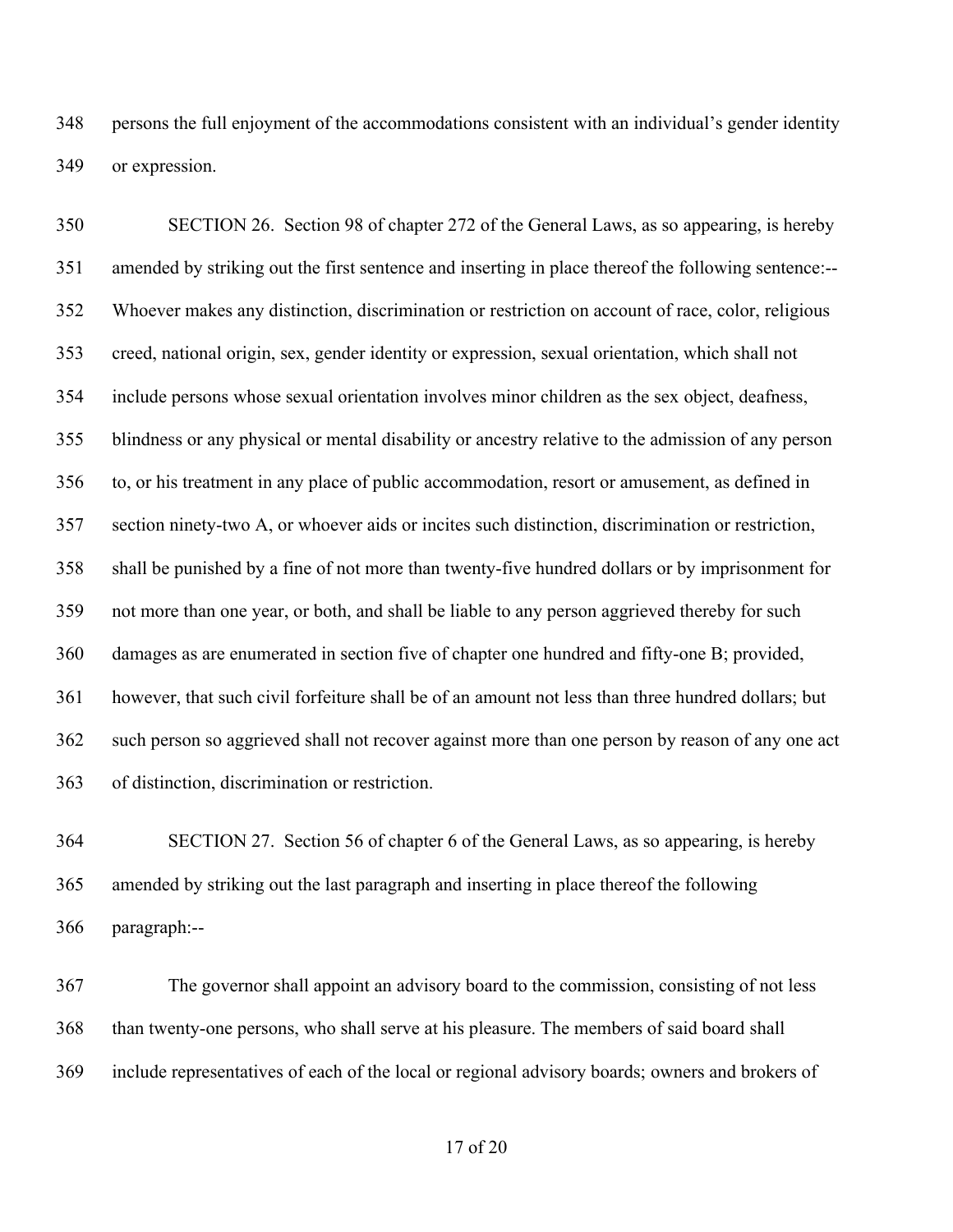residential property; major lending and credit institutions; major private employers; a designee of the civil service commission; post-secondary educational institutions; major labor organizations; minority racial, ethnic and linguistic groups; women; people of diverse gender identities or expressions; elderly and handicapped persons; and recipients of public assistance. The board shall advise the commission and the governor on matters of policy affecting the commission, and shall review the implementation of the commission's programs and policies and from time to time report their conclusions to the commission and the governor. The board shall coordinate the activities of the local or regional advisory boards appointed pursuant to subsection 8 of section three of chapter one hundred and fifty-one B. The governor shall from time to time designate one member as chairman. The members of the board shall not be compensated for their services, but they shall be reimbursed for travel and other expenses necessary for the performance of their duties. The commission may provide technical and clerical assistance to the advisory board.

 SECTION 28. Section 67 of chapter 3 of the General Laws, as so appearing, is hereby amended by striking out the section title and inserting in place thereof the following section title:-- § 67. Commission on gay, and lesbian, bisexual and transgender youth; membership; terms; powers and duties

 SECTION 29. Said section 67 of said chapter 3, as so appearing, is hereby further amended by striking out subsection (a) and inserting in place thereof the following subsection:--

 (a) There shall be a permanent commission on gay, and lesbian, bisexual and transgender youth, which shall consist of 27 persons as follows: 3 persons appointed by the Massachusetts chapter of the National Association of Social Workers, 3 persons appointed by the Massachusetts Coalition for Suicide Prevention, 2 persons appointed by the Fenway Community Health Center,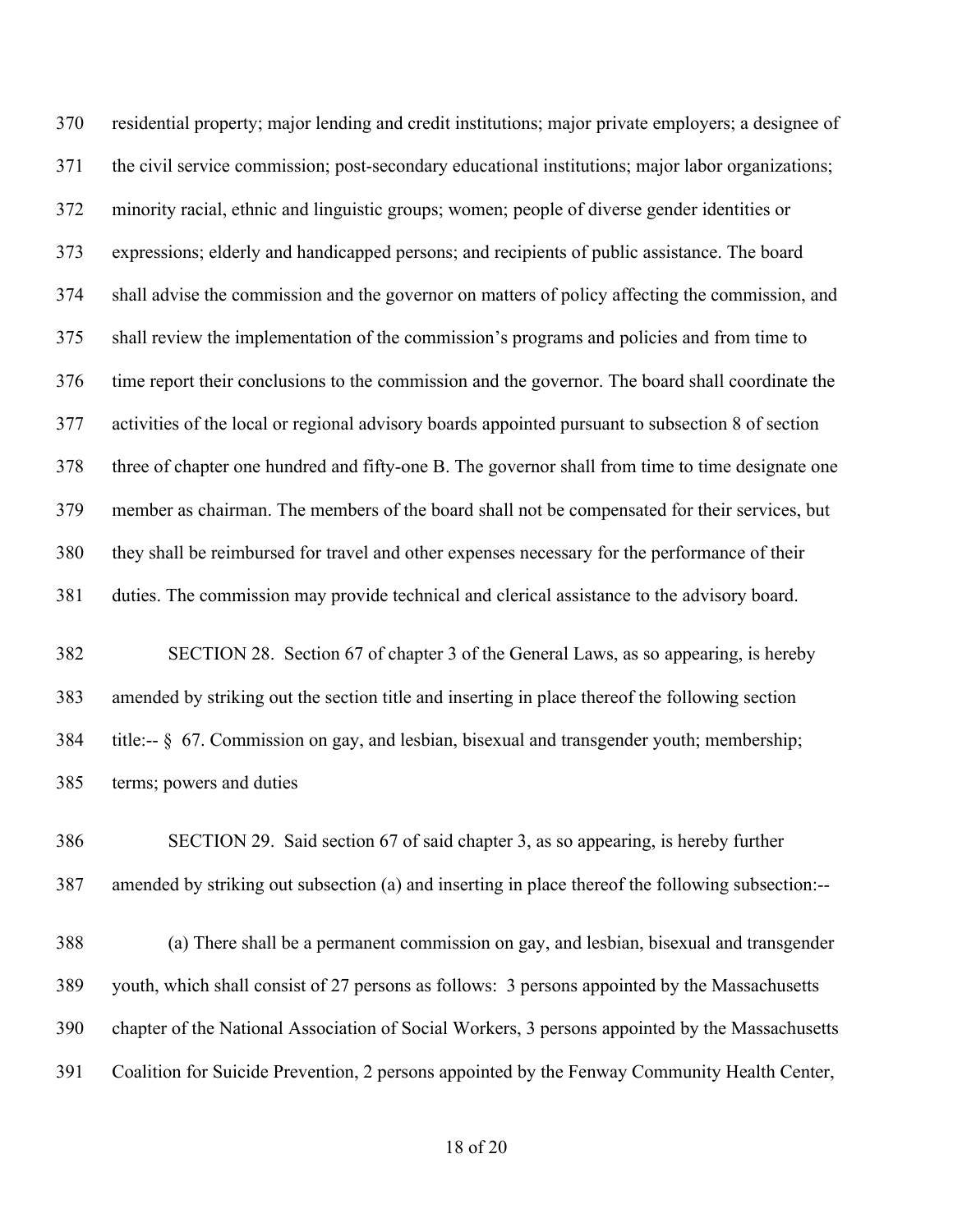4 persons appointed by the Greater Boston Parents, Families and Friends of Lesbians and Gays, 2 persons appointed by the Massachusetts Gay and Lesbian Political Caucus, 1 person appointed by MassEquality, 1 persons appointed by the Massachusetts Teachers Association, 1 persons appointed by AFT Massachusetts, 3 persons appointed by the Massachusetts Chapter of the American Academy of Pediatrics, 2 persons appointed by the Gay, Lesbian and Straight Education Network of Boston, 2 persons appointed by the Massachusetts Public Health Association, and 3 persons appointed by the Massachusetts Association of School Superintendents. The membership of the commission shall include at least 1 parent of a gay, and lesbian, bisexual or transgender person; 1 high school student; 1 college student; 1 representative from an educational institution; and 1 representative of the mental health professions. Members of the commission shall be drawn from diverse racial, ethnic, religious, age, sexual-orientation, gender identity or expression and socio-economic backgrounds from throughout the commonwealth. Members shall be considered special state employees for purposes of chapter 268A of the General Laws. The commission shall be an independent agency of the commonwealth and shall not be subject to the control of any other department or agency. SECTION 30. Said section 67 of said chapter 3, as so appearing, is hereby further amended by striking out subsection (b)(3) and inserting in place thereof the following

subsection:--

 (3) Appointments shall be made in consultation with gay, and lesbian, bisexual and transgender organizations. Nominations shall be solicited between August 1 and November 1 of each year through an open application process using a uniform application that is widely distributed throughout the state.